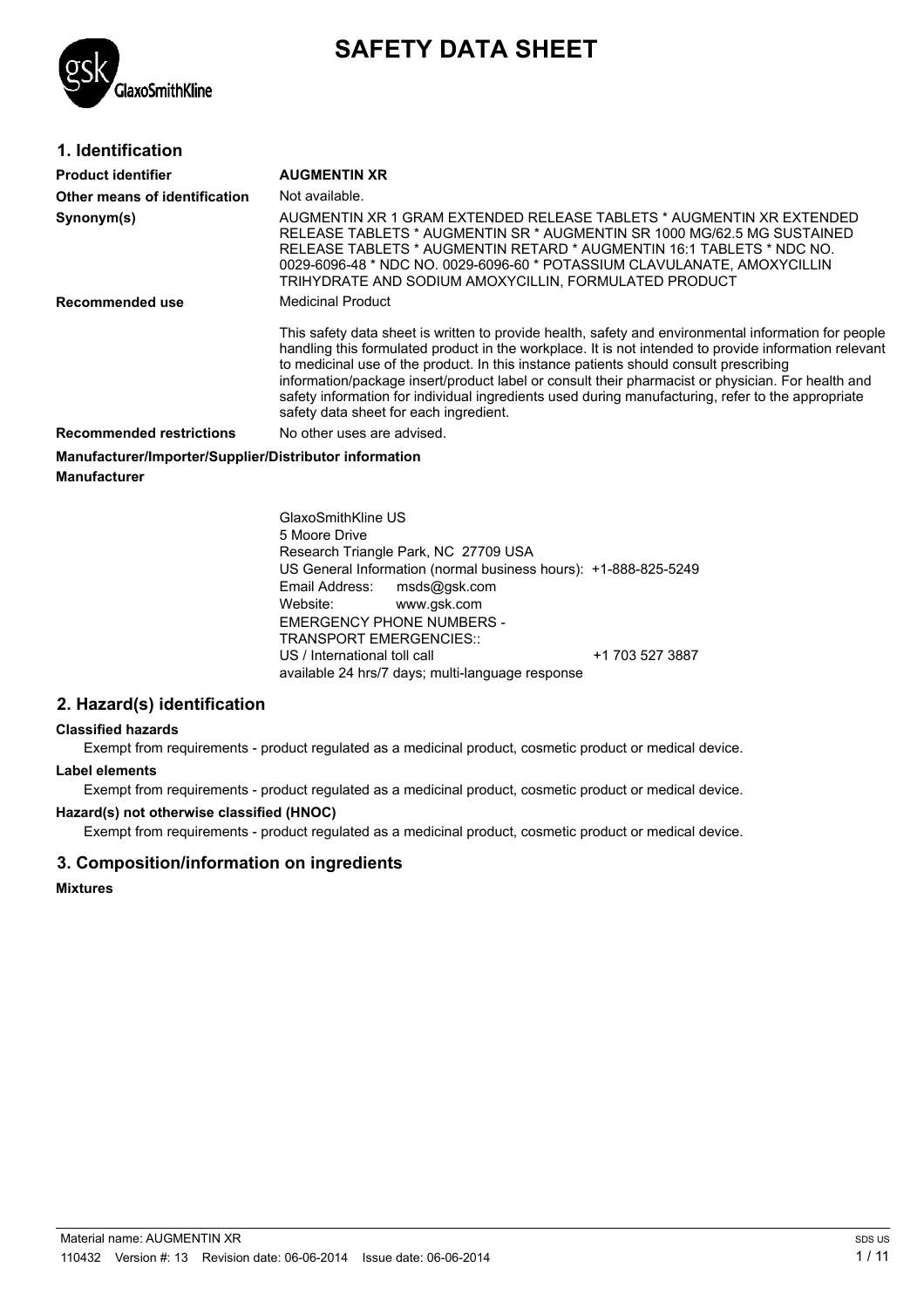| <b>Chemical name</b><br><b>Common name and synonyms</b> |                                                                                                                                                                                                                                                                                                                                                                                                                                                                                                                                                                                                                                                  | <b>CAS number</b> | $\%$       |
|---------------------------------------------------------|--------------------------------------------------------------------------------------------------------------------------------------------------------------------------------------------------------------------------------------------------------------------------------------------------------------------------------------------------------------------------------------------------------------------------------------------------------------------------------------------------------------------------------------------------------------------------------------------------------------------------------------------------|-------------------|------------|
| <b>AMOXICILLIN TRIHYDRATE</b>                           | (2S-(2ALPHA,5ALPHA,6BETA(S*)))-4-THIA-<br>1-AZABICYCLO(3.2.0)HEPTANE-2-<br>CARBOXYLIC ACID,<br>6-((AMINO(4-HYDROXYPHENYL)ACETYL)<br>AMINO)-3,3-DIMETHYL-<br>(2S, 5R, 6R)-6-(R-(-)-2, AMINO-2-(P-HYDROX<br>YPOKOYLIACA-TAAMABICY, CLOWEZ.DIYLEP<br>TANE-2-CARBOXYLIC ACID TRIHYDRATE<br>4-THIA-1-AZABICYCLO(3.2.0)HEPTANE-2-<br>CARBOXYLIC ACID, 6-((AMINO(4-<br>HYDROXYPHENYL)ACETYL)AMINO)-3,3-D<br>IMETHYL-7-OXO-, TRIHYDRATE, (2S-<br>$(2ALPHA, 5ALPHA, 6BETA(S^*)))$<br>ALPHA-AMINO-P-HYDROXYBENZYLPENI<br><b>CILLIN TRIHYDRATE</b><br>AX 250<br><b>BRL-2333</b><br>J1030<br><b>RTECS XH8310000</b><br>AMOXICILLIN<br>AMOXYCILLIN TRIHYDRATE | 61336-70-7        | $= 40$     |
| AMOXYCILLIN SODIUM                                      | AMOXICILLIN SODIUM<br>SODIUM AMOXYCILLIN<br><b>SODIUM</b><br>[2S-[2.ALPHA.,5.ALPHA.,6.BETA.(S*)]]-6-[[A<br>MINO(4-HYDROXYPHENYL)ACETYL]AMIN<br>O]-3,3-DIMETHYL-7-OXO-4-THIA-1-AZABIC<br>MAIR[BLM.QRSELETANTE. ZGARTBQ &BEAAES*)<br>]]-6-[[AMINO(4-HYDROXYPHENYL)ACETYL<br>JAMINO]-3,3-DIMETHYL-7-OXO-4-THIA-1-A<br>ZABICYCLO[3.2.0]HEPTAN-2-CARBOXYLA<br>TE                                                                                                                                                                                                                                                                                      | 34642-77-8        | < 30       |
| <b>CITRIC ACID ANHYDROUS</b>                            | BETA-HYDROXYTRICARBALLYLIC ACID<br>ANHYDROUS CITRIC ACID<br>2-HYDROXY-1,2,3-PROPANETRICARBOX<br><b>YLIC ACID</b><br><b>CITIRIC ACID</b>                                                                                                                                                                                                                                                                                                                                                                                                                                                                                                          | 77-92-9           | < 5        |
| POTASSIUM CLAVULANATE                                   | POTASSIUM CLAVULANATE (STERILE)<br>SKF-85472-Y<br><b>BRL-14151MM-F</b><br>ITEM NUMBER 8104750                                                                                                                                                                                                                                                                                                                                                                                                                                                                                                                                                    | 61177-45-5        | < 5        |
| <b>TITANIUM DIOXIDE</b>                                 | TITANIUM OXIDE<br>TITANIUM(IV) OXIDE<br>TITANIUM PEROXIDE (TIO2)<br><b>PIGMENT WHITE 6</b>                                                                                                                                                                                                                                                                                                                                                                                                                                                                                                                                                       | 13463-67-7        | < 1        |
| Other components below reportable levels                |                                                                                                                                                                                                                                                                                                                                                                                                                                                                                                                                                                                                                                                  |                   | $20 - 530$ |

\*Designates that a specific chemical identity and/or percentage of composition has been withheld as a trade secret.

## **4. First-aid measures**

| <b>Inhalation</b>                                               | If dust from the material is inhaled, remove the affected person immediately to fresh air. Oxygen or<br>artificial respiration if needed. Do not use mouth-to-mouth method if victim inhaled the substance.<br>Induce artificial respiration with the aid of a pocket mask equipped with a one-way valve or other<br>proper respiratory medical device. If experiencing respiratory symptoms: Call a POISON CENTER<br>or doctor/physician. |
|-----------------------------------------------------------------|--------------------------------------------------------------------------------------------------------------------------------------------------------------------------------------------------------------------------------------------------------------------------------------------------------------------------------------------------------------------------------------------------------------------------------------------|
| <b>Skin contact</b>                                             | Remove contaminated clothing immediately and wash skin with soap and water. In case of<br>eczema or other skin disorders: Seek medical attention and take along these instructions. For<br>minor skin contact, avoid spreading material on unaffected skin.                                                                                                                                                                                |
| Eye contact                                                     | Do not rub eyes. Rinse with water. Get medical attention if irritation develops and persists.                                                                                                                                                                                                                                                                                                                                              |
| Ingestion                                                       | Rinse mouth. Call a POISON CENTER or doctor/physician if you feel unwell.                                                                                                                                                                                                                                                                                                                                                                  |
| <b>Most important</b><br>symptoms/effects, acute and<br>delayed | Possible effects of overexposure in the workplace include: symptoms of hypersensitivity (such as<br>skin rash, hives, itching, and difficulty breathing), nausea, vomiting, diarrhoea.                                                                                                                                                                                                                                                     |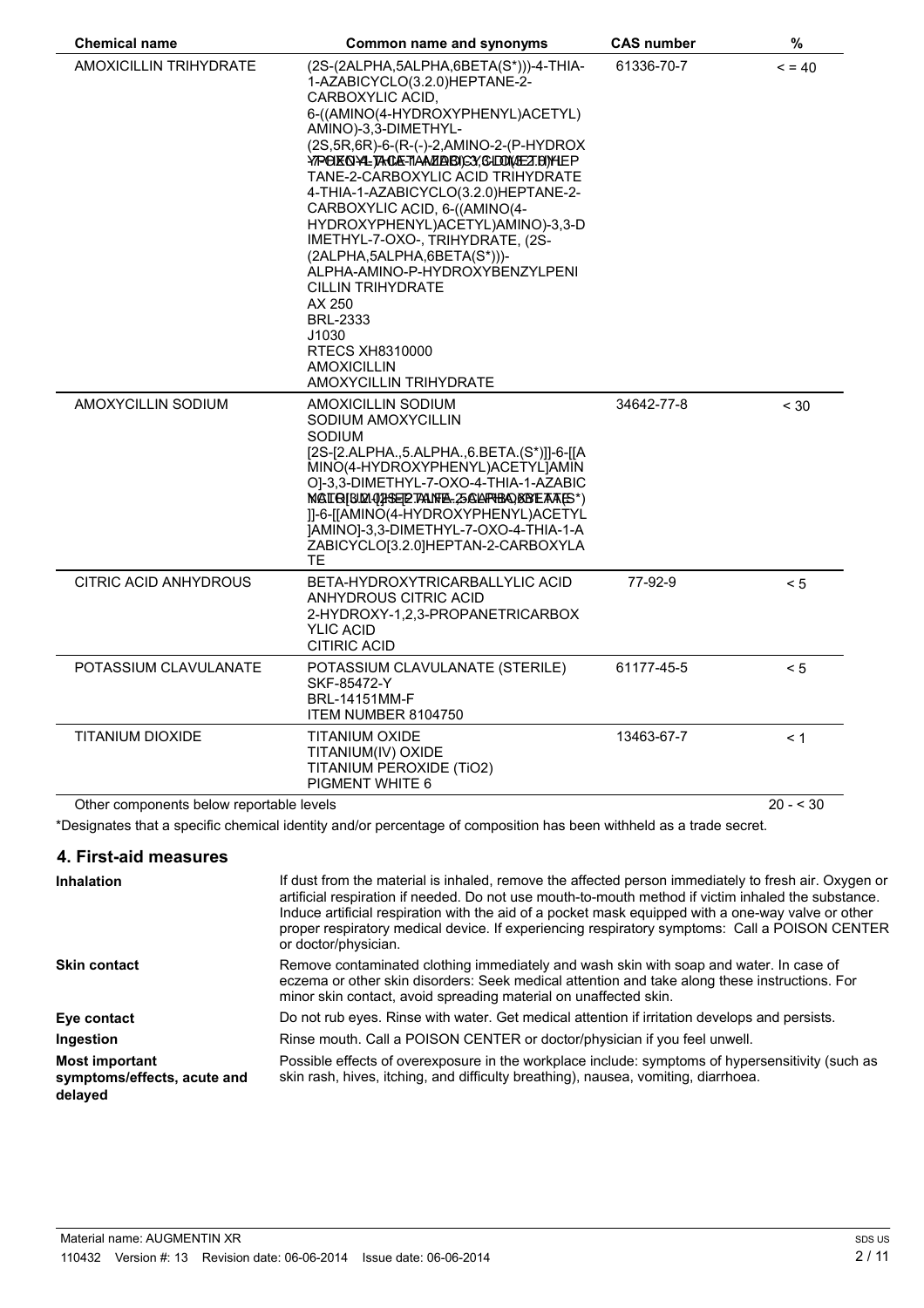| Indication of immediate<br>medical attention and special<br>treatment needed | Provide general supportive measures and treat symptomatically. Symptoms may be delayed.<br>Medical treatment in cases of overexposure should be treated as an overdose of penicillin<br>antibiotic. In allergic individuals, exposure to this material may require treatment for initial or<br>delayed allergic symptoms and signs. This may include immediate and/or delayed treatment of<br>anaphylactic reactions. Treat according to locally accepted protocols. For additional guidance,<br>refer to the local poison control information centre. This material may cause or aggravate allergy to<br>penicillin antibiotics. The need for pre-placement and periodic health surveillance must be<br>determined by risk assessment. Following assessment, if the risk of exposure is considered<br>significant then exposed individuals should receive health surveillance focused on detecting<br>respiratory symptoms and including respiratory function testing.<br>In the event of overexposure, individuals should receive post exposure health surveillance focused<br>on detecting respiratory conditions and other allergy symptoms. Ocular symptoms may be<br>indicative of allergic reaction. Pulmonary symptoms may indicate allergic reaction or asthma. |
|------------------------------------------------------------------------------|--------------------------------------------------------------------------------------------------------------------------------------------------------------------------------------------------------------------------------------------------------------------------------------------------------------------------------------------------------------------------------------------------------------------------------------------------------------------------------------------------------------------------------------------------------------------------------------------------------------------------------------------------------------------------------------------------------------------------------------------------------------------------------------------------------------------------------------------------------------------------------------------------------------------------------------------------------------------------------------------------------------------------------------------------------------------------------------------------------------------------------------------------------------------------------------------------------------------------------------------------------------------------|
| <b>General information</b>                                                   | In the case of accident or if you feel unwell, seek medical advice immediately (show the label<br>where possible). Wash contaminated clothing before reuse.                                                                                                                                                                                                                                                                                                                                                                                                                                                                                                                                                                                                                                                                                                                                                                                                                                                                                                                                                                                                                                                                                                              |
| 5. Fire-fighting measures                                                    |                                                                                                                                                                                                                                                                                                                                                                                                                                                                                                                                                                                                                                                                                                                                                                                                                                                                                                                                                                                                                                                                                                                                                                                                                                                                          |
| Suitable extinguishing media                                                 | Water, Foam.                                                                                                                                                                                                                                                                                                                                                                                                                                                                                                                                                                                                                                                                                                                                                                                                                                                                                                                                                                                                                                                                                                                                                                                                                                                             |
| Unsuitable extinguishing<br>media                                            | Carbon dioxide or dry powder extinguishers may be ineffective.                                                                                                                                                                                                                                                                                                                                                                                                                                                                                                                                                                                                                                                                                                                                                                                                                                                                                                                                                                                                                                                                                                                                                                                                           |
| Specific hazards arising from<br>the chemical                                | During fire, gases hazardous to health may be formed.                                                                                                                                                                                                                                                                                                                                                                                                                                                                                                                                                                                                                                                                                                                                                                                                                                                                                                                                                                                                                                                                                                                                                                                                                    |
| Special protective equipment<br>and precautions for firefighters             | Self-contained breathing apparatus and full protective clothing must be worn in case of fire.                                                                                                                                                                                                                                                                                                                                                                                                                                                                                                                                                                                                                                                                                                                                                                                                                                                                                                                                                                                                                                                                                                                                                                            |
| <b>Fire-fighting</b><br>equipment/instructions                               | Move containers from fire area if you can do so without risk.                                                                                                                                                                                                                                                                                                                                                                                                                                                                                                                                                                                                                                                                                                                                                                                                                                                                                                                                                                                                                                                                                                                                                                                                            |
| <b>Specific methods</b>                                                      | Use standard firefighting procedures and consider the hazards of other involved materials.                                                                                                                                                                                                                                                                                                                                                                                                                                                                                                                                                                                                                                                                                                                                                                                                                                                                                                                                                                                                                                                                                                                                                                               |
| <b>General fire hazards</b>                                                  | No unusual fire or explosion hazards noted.                                                                                                                                                                                                                                                                                                                                                                                                                                                                                                                                                                                                                                                                                                                                                                                                                                                                                                                                                                                                                                                                                                                                                                                                                              |

## **6. Accidental release measures**

| <b>Personal precautions,</b><br>protective equipment and<br>emergency procedures | Keep unnecessary personnel away. Keep people away from and upwind of spill/leak. Keep out of<br>low areas. Wear appropriate protective equipment and clothing during clean-up. Do not touch<br>damaged containers or spilled material unless wearing appropriate protective clothing. Ensure<br>adequate ventilation. Local authorities should be advised if significant spillages cannot be<br>contained. For personal protection, see section 8 of the SDS. |
|----------------------------------------------------------------------------------|---------------------------------------------------------------------------------------------------------------------------------------------------------------------------------------------------------------------------------------------------------------------------------------------------------------------------------------------------------------------------------------------------------------------------------------------------------------|
| <b>Methods and materials for</b><br>containment and cleaning up                  | Stop the flow of material, if this is without risk. Prevent entry into waterways, sewer, basements or<br>confined areas. Following product recovery, flush area with water. For waste disposal, see section<br>13 of the SDS.                                                                                                                                                                                                                                 |
| <b>Environmental precautions</b>                                                 | Avoid discharge into drains, water courses or onto the ground.                                                                                                                                                                                                                                                                                                                                                                                                |
| 7. Handling and storage                                                          |                                                                                                                                                                                                                                                                                                                                                                                                                                                               |
| Precautions for safe handling                                                    | No special control measures required for the normal handling of this product. Avoid contact with<br>skin. Avoid contact with eyes. Avoid prolonged exposure. Avoid contact with clothing.                                                                                                                                                                                                                                                                     |
| Conditions for safe storage,<br>including any incompatibilities                  | Store in original tightly closed container. Store away from incompatible materials (see Section 10<br>of the SDS).                                                                                                                                                                                                                                                                                                                                            |

# **8. Exposure controls/personal protection**

#### **Occupational exposure limits**

| <b>GSK</b><br><b>Components</b>                             | <b>Type</b> | Value       | <b>Note</b>                             |
|-------------------------------------------------------------|-------------|-------------|-----------------------------------------|
|                                                             |             |             |                                         |
| <b>AMOXICILLIN</b><br><b>TRIHYDRATE (CAS</b><br>61336-70-7) | 15 MIN STEL | 100 mcg/m3  |                                         |
|                                                             | <b>OHC</b>  | 3           | <b>RESPIRATORY</b><br><b>SENSITISER</b> |
|                                                             |             | 3           | <b>SKIN SENSITISER</b>                  |
| AMOXYCILLIN SODIUM<br>(CAS 34642-77-8)                      | 15 MIN STEL | 100 mcg/m3  |                                         |
|                                                             | <b>OHC</b>  | 3           | <b>SKIN SENSITISER</b>                  |
|                                                             |             | 3           | <b>RESPIRATORY</b><br><b>SENSITISER</b> |
| <b>CITRIC ACID</b><br><b>ANHYDROUS (CAS</b><br>77-92-9)     | 8 HR TWA    | 5000 mcg/m3 |                                         |
|                                                             | <b>OHC</b>  | 1           |                                         |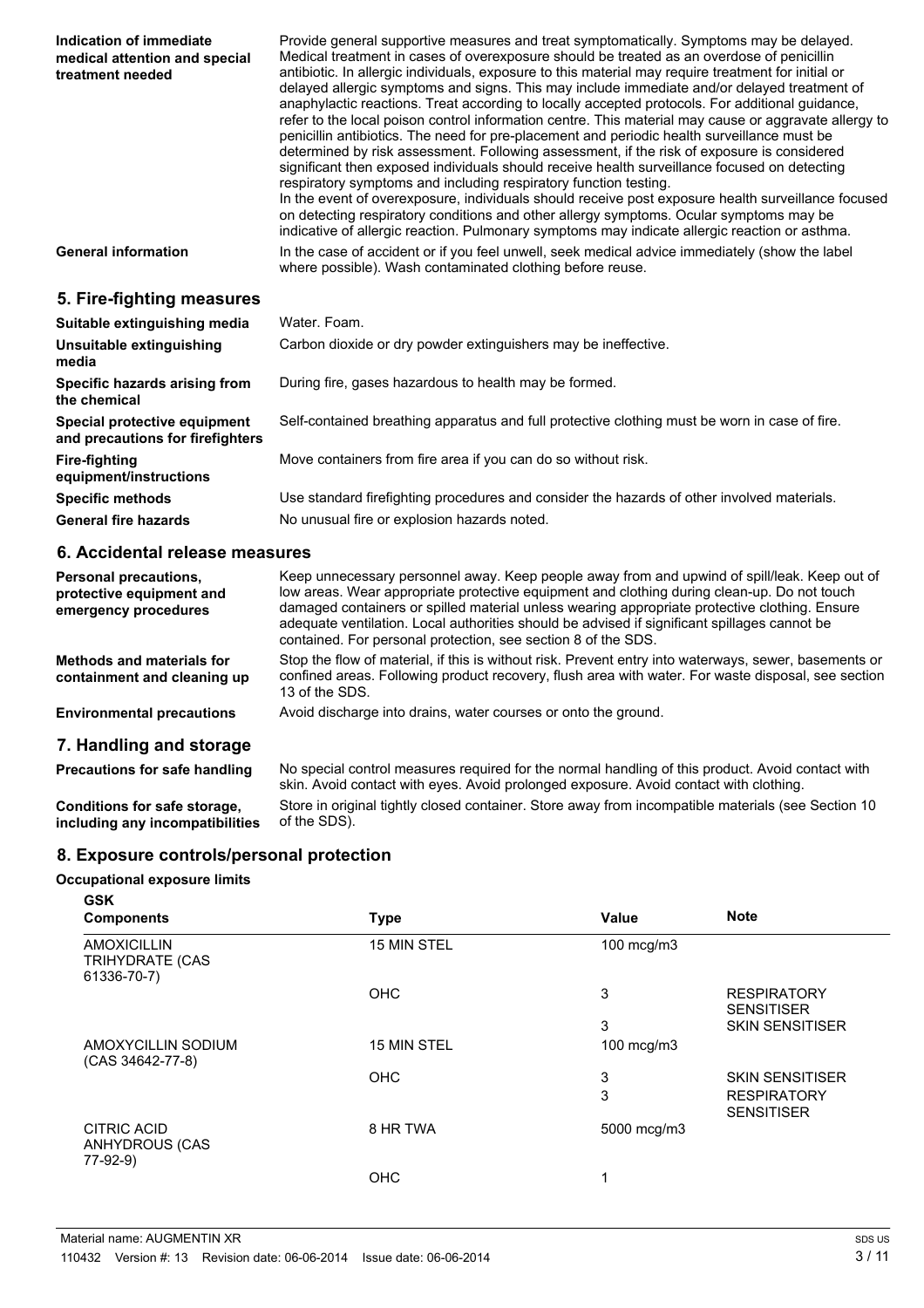| <b>Type</b>                                                                                                                                                                                                                                      | Value             | <b>Note</b>                                                                                                                                                                                                                                                                                                                                                                                                                                                                                                                                                                                                                                                                                                                                                                                                                                                                                                                                                                                                                                                                                                                                                                              |
|--------------------------------------------------------------------------------------------------------------------------------------------------------------------------------------------------------------------------------------------------|-------------------|------------------------------------------------------------------------------------------------------------------------------------------------------------------------------------------------------------------------------------------------------------------------------------------------------------------------------------------------------------------------------------------------------------------------------------------------------------------------------------------------------------------------------------------------------------------------------------------------------------------------------------------------------------------------------------------------------------------------------------------------------------------------------------------------------------------------------------------------------------------------------------------------------------------------------------------------------------------------------------------------------------------------------------------------------------------------------------------------------------------------------------------------------------------------------------------|
| 8 HR TWA                                                                                                                                                                                                                                         | 5000 mcg/m3       |                                                                                                                                                                                                                                                                                                                                                                                                                                                                                                                                                                                                                                                                                                                                                                                                                                                                                                                                                                                                                                                                                                                                                                                          |
| <b>OHC</b>                                                                                                                                                                                                                                       | 1                 |                                                                                                                                                                                                                                                                                                                                                                                                                                                                                                                                                                                                                                                                                                                                                                                                                                                                                                                                                                                                                                                                                                                                                                                          |
|                                                                                                                                                                                                                                                  |                   |                                                                                                                                                                                                                                                                                                                                                                                                                                                                                                                                                                                                                                                                                                                                                                                                                                                                                                                                                                                                                                                                                                                                                                                          |
| <b>Type</b>                                                                                                                                                                                                                                      | <b>Value</b>      | <b>Form</b>                                                                                                                                                                                                                                                                                                                                                                                                                                                                                                                                                                                                                                                                                                                                                                                                                                                                                                                                                                                                                                                                                                                                                                              |
| PEL                                                                                                                                                                                                                                              | $15 \text{ mg/m}$ | Total dust.                                                                                                                                                                                                                                                                                                                                                                                                                                                                                                                                                                                                                                                                                                                                                                                                                                                                                                                                                                                                                                                                                                                                                                              |
| <b>US. ACGIH Threshold Limit Values</b>                                                                                                                                                                                                          |                   |                                                                                                                                                                                                                                                                                                                                                                                                                                                                                                                                                                                                                                                                                                                                                                                                                                                                                                                                                                                                                                                                                                                                                                                          |
| <b>Type</b>                                                                                                                                                                                                                                      | Value             |                                                                                                                                                                                                                                                                                                                                                                                                                                                                                                                                                                                                                                                                                                                                                                                                                                                                                                                                                                                                                                                                                                                                                                                          |
| <b>TWA</b>                                                                                                                                                                                                                                       | $10$ mg/m $3$     |                                                                                                                                                                                                                                                                                                                                                                                                                                                                                                                                                                                                                                                                                                                                                                                                                                                                                                                                                                                                                                                                                                                                                                                          |
|                                                                                                                                                                                                                                                  |                   |                                                                                                                                                                                                                                                                                                                                                                                                                                                                                                                                                                                                                                                                                                                                                                                                                                                                                                                                                                                                                                                                                                                                                                                          |
| assessment.                                                                                                                                                                                                                                      |                   |                                                                                                                                                                                                                                                                                                                                                                                                                                                                                                                                                                                                                                                                                                                                                                                                                                                                                                                                                                                                                                                                                                                                                                                          |
|                                                                                                                                                                                                                                                  |                   |                                                                                                                                                                                                                                                                                                                                                                                                                                                                                                                                                                                                                                                                                                                                                                                                                                                                                                                                                                                                                                                                                                                                                                                          |
| Not normally needed.                                                                                                                                                                                                                             |                   |                                                                                                                                                                                                                                                                                                                                                                                                                                                                                                                                                                                                                                                                                                                                                                                                                                                                                                                                                                                                                                                                                                                                                                                          |
| The choice of an appropriate glove does not only depend on its material but also on other quality<br>features and is different from one producer to the other. Glove selection must take into account<br>any solvents and other hazards present. |                   |                                                                                                                                                                                                                                                                                                                                                                                                                                                                                                                                                                                                                                                                                                                                                                                                                                                                                                                                                                                                                                                                                                                                                                                          |
| Not normally needed.                                                                                                                                                                                                                             |                   |                                                                                                                                                                                                                                                                                                                                                                                                                                                                                                                                                                                                                                                                                                                                                                                                                                                                                                                                                                                                                                                                                                                                                                                          |
| certified respirators.                                                                                                                                                                                                                           |                   |                                                                                                                                                                                                                                                                                                                                                                                                                                                                                                                                                                                                                                                                                                                                                                                                                                                                                                                                                                                                                                                                                                                                                                                          |
|                                                                                                                                                                                                                                                  |                   |                                                                                                                                                                                                                                                                                                                                                                                                                                                                                                                                                                                                                                                                                                                                                                                                                                                                                                                                                                                                                                                                                                                                                                                          |
| safety professional.                                                                                                                                                                                                                             |                   |                                                                                                                                                                                                                                                                                                                                                                                                                                                                                                                                                                                                                                                                                                                                                                                                                                                                                                                                                                                                                                                                                                                                                                                          |
|                                                                                                                                                                                                                                                  |                   | US. OSHA Table Z-1 Limits for Air Contaminants (29 CFR 1910.1000)<br>No biological exposure limits noted for the ingredient(s).<br>Good general ventilation (typically 10 air changes per hour) should be used. Ventilation rates<br>should be matched to conditions. If applicable, use process enclosures, local exhaust ventilation,<br>or other engineering controls to maintain airborne levels below recommended exposure limits. If<br>exposure limits have not been established, maintain airborne levels to an acceptable level. An<br>Exposure Control Approach (ECA) is established for operations involving this material based upon<br>the OEL/Occupational Hazard Category and the outcome of a site- or operation-specific risk<br>Individual protection measures, such as personal protective equipment<br>When workers are facing concentrations above the exposure limit they must use appropriate<br>Wear appropriate thermal protective clothing, when necessary.<br>An occupational/industrial hygiene monitoring method has been developed for this material. For<br>advice on suitable monitoring methods, seek guidance from a qualified environment, health and |

| <b>Appearance</b>                            |                |  |
|----------------------------------------------|----------------|--|
| <b>Physical state</b>                        | Solid.         |  |
| Form                                         | Tablet.        |  |
| Color                                        | Not available. |  |
| Odor                                         | Not available. |  |
| Odor threshold                               | Not available. |  |
| рH                                           | Not available. |  |
| Melting point/freezing point                 | Not available. |  |
| Initial boiling point and boiling<br>range   | Not available. |  |
| <b>Flash point</b>                           | Not available. |  |
| <b>Evaporation rate</b>                      | Not available. |  |
| <b>Flammability (solid, gas)</b>             | Not available. |  |
| Upper/lower flammability or explosive limits |                |  |
| <b>Flammability limit - lower</b><br>(%)     | Not available. |  |
| <b>Flammability limit - upper</b><br>(%)     | Not available. |  |
| Explosive limit - lower (%)                  | Not available. |  |
| Explosive limit - upper (%)                  | Not available. |  |
| Vapor pressure                               | Not available. |  |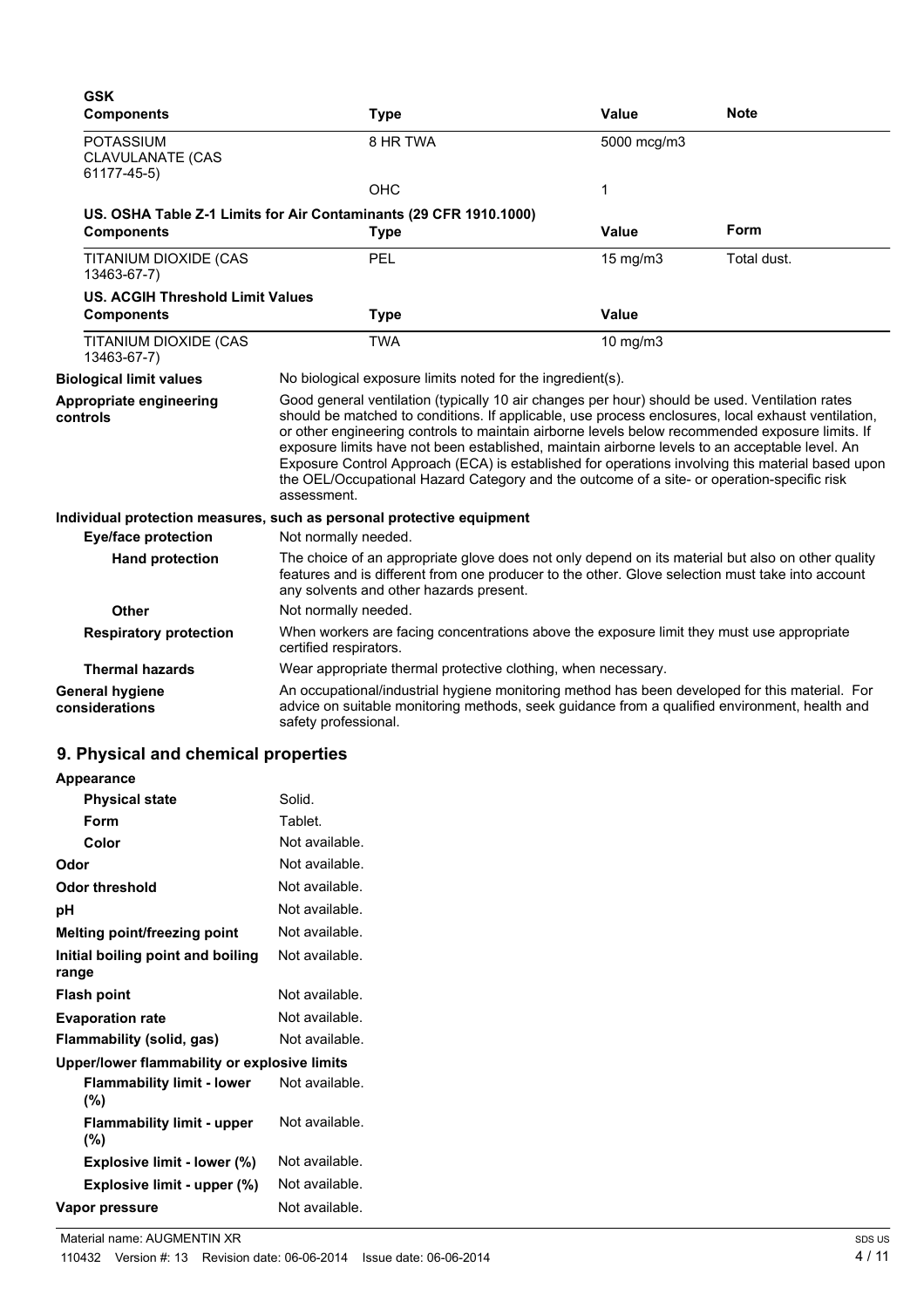| Vapor density                                     | Not available. |
|---------------------------------------------------|----------------|
| <b>Relative density</b>                           | Not available. |
| Solubility(ies)                                   |                |
| Solubility (water)                                | Not available. |
| <b>Partition coefficient</b><br>(n-octanol/water) | Not available. |
| <b>Auto-ignition temperature</b>                  | Not available. |
| Decomposition temperature                         | Not available. |
| <b>Viscosity</b>                                  | Not available. |
| 10 Ctability and reactivity                       |                |

## **10. Stability and reactivity**

| <b>Reactivity</b>                            | Not available.                                                                          |
|----------------------------------------------|-----------------------------------------------------------------------------------------|
| <b>Chemical stability</b>                    | Material is stable under normal conditions.                                             |
| <b>Possibility of hazardous</b><br>reactions | No dangerous reaction known under conditions of normal use.                             |
| <b>Conditions to avoid</b>                   | Contact with incompatible materials.                                                    |
| Incompatible materials                       | Strong oxidizing agents. Fluorine.                                                      |
| <b>Hazardous decomposition</b><br>products   | Irritating and/or toxic fumes and gases may be emitted upon the products decomposition. |

# **11. Toxicological information**

#### **Information on likely routes of exposure**

| Ingestion                                                                          | Expected to be a low ingestion hazard. Health injuries are not known or expected under normal<br>use.                                                                                  |
|------------------------------------------------------------------------------------|----------------------------------------------------------------------------------------------------------------------------------------------------------------------------------------|
| <b>Inhalation</b>                                                                  | Health injuries are not known or expected under normal use.                                                                                                                            |
| <b>Skin contact</b>                                                                | May cause an allergic skin reaction. Health injuries are not known or expected under normal use.                                                                                       |
| Eye contact                                                                        | Direct contact with eyes may cause temporary irritation.                                                                                                                               |
| Symptoms related to the<br>physical, chemical and<br>toxicological characteristics | Possible effects of overexposure in the workplace include: symptoms of hypersensitivity (such as<br>skin rash, hives, itching, and difficulty breathing), nausea, vomiting, diarrhoea. |

Acute toxicity **Acute toxicity Health injuries are not known or expected under normal use.** 

| <b>Components</b>                       | <b>Species</b> | <b>Test Results</b>                                                                                                                                         |
|-----------------------------------------|----------------|-------------------------------------------------------------------------------------------------------------------------------------------------------------|
| AMOXICILLIN TRIHYDRATE (CAS 61336-70-7) |                |                                                                                                                                                             |
| <b>Acute</b>                            |                |                                                                                                                                                             |
| Oral                                    |                |                                                                                                                                                             |
| LD50                                    | Rat            | > 2000 mg/kg                                                                                                                                                |
| CITRIC ACID ANHYDROUS (CAS 77-92-9)     |                |                                                                                                                                                             |
| <b>Acute</b>                            |                |                                                                                                                                                             |
| Oral                                    |                |                                                                                                                                                             |
| LD50                                    | Rat            | 3000 mg/kg                                                                                                                                                  |
| POTASSIUM CLAVULANATE (CAS 61177-45-5)  |                |                                                                                                                                                             |
| Acute                                   |                |                                                                                                                                                             |
| Oral                                    |                |                                                                                                                                                             |
| LD                                      | Rat            | > 5000 mg/kg                                                                                                                                                |
| TITANIUM DIOXIDE (CAS 13463-67-7)       |                |                                                                                                                                                             |
| <b>Acute</b>                            |                |                                                                                                                                                             |
| Inhalation                              |                |                                                                                                                                                             |
| <b>LC50</b>                             | Rat            | 6820 mcg/m3                                                                                                                                                 |
| Oral                                    |                |                                                                                                                                                             |
| LD50                                    | Rat            | $> 24$ g/kg                                                                                                                                                 |
| <b>Chronic</b>                          |                |                                                                                                                                                             |
| Inhalation                              |                |                                                                                                                                                             |
| LOEC                                    | Rat            | 8.6 mg/m3, 1 years TiO2 accumulated in<br>interstitial macrophages, aggregated<br>interstitial cells and particle laden<br>macrophrages in lymphoid tissue. |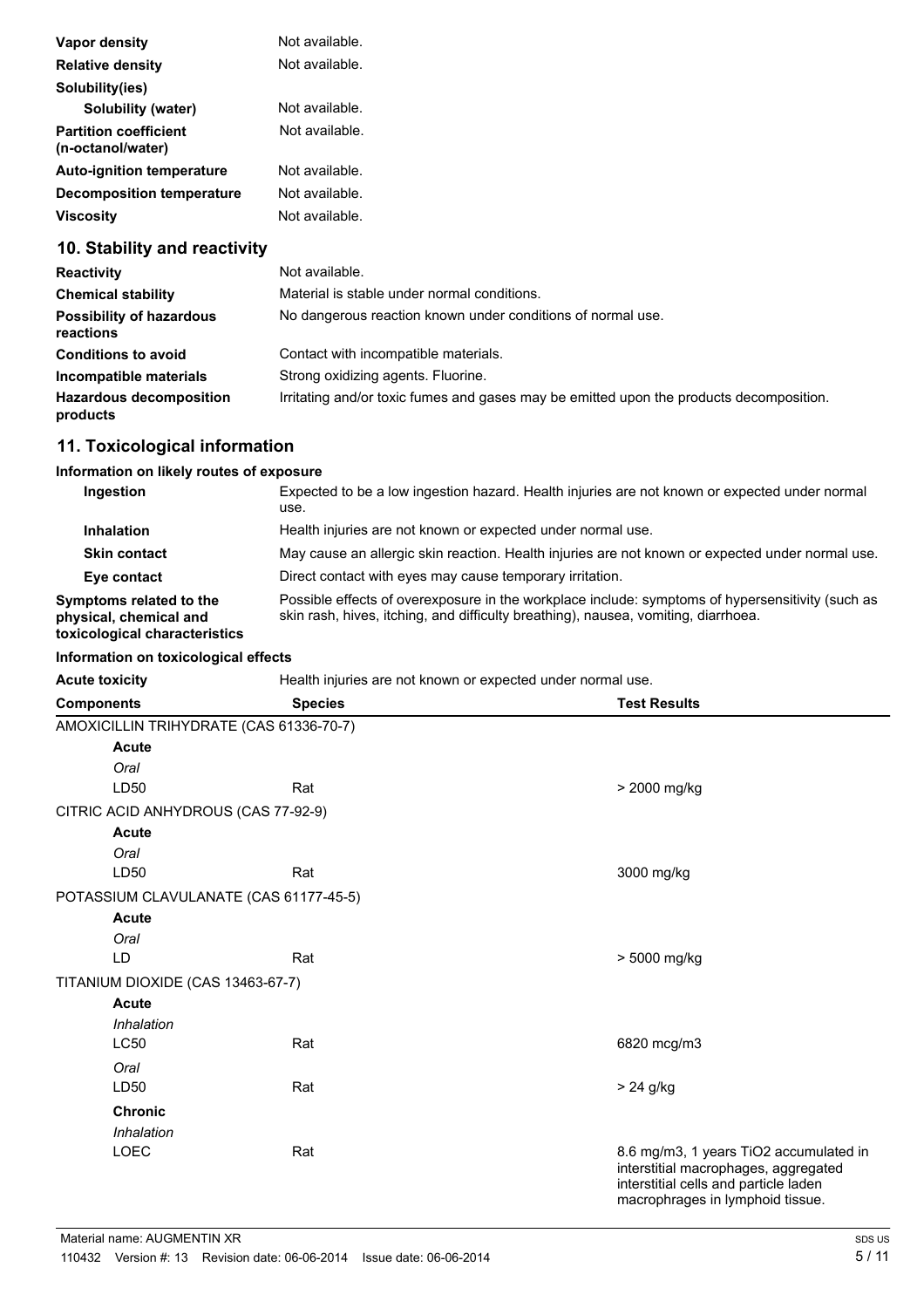| <b>Components</b>                                                |                                       | <b>Species</b>                                                               |                                                                                                                                                                                             | <b>Test Results</b>                                                                                     |
|------------------------------------------------------------------|---------------------------------------|------------------------------------------------------------------------------|---------------------------------------------------------------------------------------------------------------------------------------------------------------------------------------------|---------------------------------------------------------------------------------------------------------|
|                                                                  | <b>NOAEC</b>                          | Rat                                                                          |                                                                                                                                                                                             | 250 mg/m3, 2 years Highest dose                                                                         |
|                                                                  |                                       |                                                                              |                                                                                                                                                                                             | $5 \text{ mg/m3}$ , 24 months                                                                           |
|                                                                  | <b>Subacute</b>                       |                                                                              |                                                                                                                                                                                             |                                                                                                         |
|                                                                  | Inhalation                            |                                                                              |                                                                                                                                                                                             |                                                                                                         |
|                                                                  | <b>LOEL</b>                           | Rat                                                                          |                                                                                                                                                                                             |                                                                                                         |
|                                                                  |                                       |                                                                              |                                                                                                                                                                                             | 0.1 - 35 mg/m3, 4 weeks Mild macrophage<br>hyperplasia, no change in<br>bronchio-alveolar lavage fluid. |
|                                                                  | <b>NOAEC</b>                          | Guinea pig                                                                   |                                                                                                                                                                                             | 26 mg/m3, 3 weeks No evidence of<br>significant inflammation in respiratory tract.                      |
|                                                                  | Oral                                  |                                                                              |                                                                                                                                                                                             |                                                                                                         |
|                                                                  | <b>NOAEL</b>                          | Rat                                                                          |                                                                                                                                                                                             | 100000 ppm, 14 Day Dietary study, highest<br>dose tested.                                               |
|                                                                  | <b>Subchronic</b>                     |                                                                              |                                                                                                                                                                                             |                                                                                                         |
|                                                                  | Inhalation                            |                                                                              |                                                                                                                                                                                             |                                                                                                         |
|                                                                  | LOEC                                  | Rat                                                                          |                                                                                                                                                                                             | 3.2 - 20 mg/m3, 8 min Accumulation of<br>TiO2 in macrophages and evidence of<br>pulmonary inflammation. |
|                                                                  |                                       | * Estimates for product may be based on additional component data not shown. |                                                                                                                                                                                             |                                                                                                         |
|                                                                  | <b>Skin corrosion/irritation</b>      | Health injuries are not known or expected under normal use.                  |                                                                                                                                                                                             |                                                                                                         |
|                                                                  | <b>Corrosivity</b>                    |                                                                              |                                                                                                                                                                                             |                                                                                                         |
| <b>AMOXICILLIN TRIHYDRATE</b>                                    |                                       |                                                                              | Acute dermal irritation<br>Result: Negative<br>Species: Rabbit                                                                                                                              |                                                                                                         |
|                                                                  | POTASSIUM CLAVULANATE                 |                                                                              | OECD 404<br>Result: Non-irritant                                                                                                                                                            |                                                                                                         |
|                                                                  | <b>Irritation Corrosion - Skin</b>    |                                                                              |                                                                                                                                                                                             |                                                                                                         |
|                                                                  | <b>TITANIUM DIOXIDE</b>               |                                                                              | <b>Result: Non-irritant</b><br>Species: Rabbit<br>Literature data<br><b>Result: Non-irritant</b><br>Species: Guinea pig<br>Literature data<br><b>Result: Non-irritant</b><br>Species: Human | Acute dermal irritation; OECD 404, Literature data                                                      |
| Serious eye damage/eye<br>under normal use.<br><b>irritation</b> |                                       |                                                                              |                                                                                                                                                                                             | Direct contact with eyes may cause temporary irritation. Health injuries are not known or expected      |
|                                                                  | <b>Eye</b>                            |                                                                              |                                                                                                                                                                                             |                                                                                                         |
|                                                                  | POTASSIUM CLAVULANATE                 |                                                                              | OECD 405                                                                                                                                                                                    |                                                                                                         |
| <b>TITANIUM DIOXIDE</b>                                          |                                       |                                                                              | Result: Non-Irritating<br>OECD 405, Literature data<br><b>Result: Mild irritant</b><br>Species: Rabbit                                                                                      |                                                                                                         |
|                                                                  | Eye / Kay and Calandra class - Intact |                                                                              |                                                                                                                                                                                             |                                                                                                         |
| <b>AMOXICILLIN TRIHYDRATE</b>                                    |                                       |                                                                              | Result: Minimal irritant<br>Species: Rabbit<br>Recovery Period: 2 days                                                                                                                      |                                                                                                         |
|                                                                  | Respiratory or skin sensitization     |                                                                              |                                                                                                                                                                                             |                                                                                                         |
| <b>Respiratory sensitization</b>                                 |                                       | known or expected under normal use.                                          |                                                                                                                                                                                             | May cause allergy or asthma symptoms or breathing difficulties if inhaled. Health injuries are not      |
|                                                                  | <b>Skin sensitization</b>             |                                                                              |                                                                                                                                                                                             | May cause an allergic skin reaction. Health injuries are not known or expected under normal use.        |
|                                                                  | <b>Sensitization</b>                  |                                                                              |                                                                                                                                                                                             |                                                                                                         |
|                                                                  | <b>TITANIUM DIOXIDE</b>               |                                                                              | Result: Negative<br>Species: Guinea pig                                                                                                                                                     | 5 % Optimisation Test, Literature data - Vehicle: petrolatum                                            |
|                                                                  | <b>AMOXICILLIN TRIHYDRATE</b>         |                                                                              | Test Duration: 48 hour exposure<br>Epidemiology<br>Result: Positive                                                                                                                         |                                                                                                         |
| AMOXYCILLIN SODIUM                                               |                                       |                                                                              | Species: Human<br>Epidemiology<br>Result: Positive<br>Species: Human                                                                                                                        |                                                                                                         |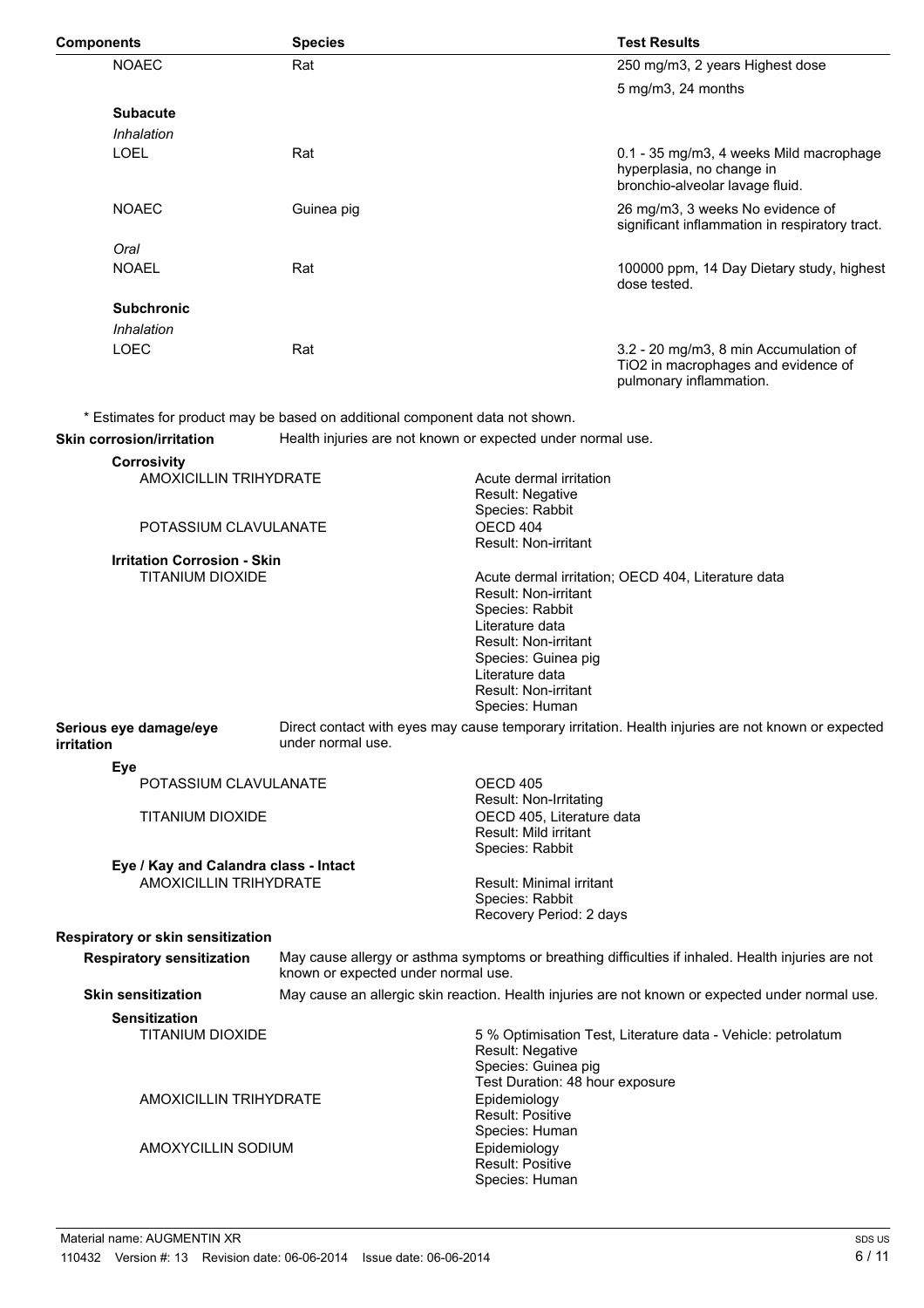| <b>Sensitization</b>                                                                                                                            |                                                             |                                                                                                                                                                                                                                                                                                                                                                                                                                                                                                                                                                                                                                                                                                                                                             |
|-------------------------------------------------------------------------------------------------------------------------------------------------|-------------------------------------------------------------|-------------------------------------------------------------------------------------------------------------------------------------------------------------------------------------------------------------------------------------------------------------------------------------------------------------------------------------------------------------------------------------------------------------------------------------------------------------------------------------------------------------------------------------------------------------------------------------------------------------------------------------------------------------------------------------------------------------------------------------------------------------|
| POTASSIUM CLAVULANATE                                                                                                                           |                                                             | Maximisation assay (Magnusson and Kligman)<br>Result: Negative<br>Species: Guinea pig                                                                                                                                                                                                                                                                                                                                                                                                                                                                                                                                                                                                                                                                       |
| TITANIUM DIOXIDE                                                                                                                                |                                                             | Patch test, Literature data<br>Result: Negative<br>Species: Human                                                                                                                                                                                                                                                                                                                                                                                                                                                                                                                                                                                                                                                                                           |
| POTASSIUM CLAVULANATE                                                                                                                           |                                                             | SAR<br>Result: No structural alerts identified.                                                                                                                                                                                                                                                                                                                                                                                                                                                                                                                                                                                                                                                                                                             |
| Germ cell mutagenicity                                                                                                                          | mutagenic or genotoxic.                                     | No data available to indicate product or any components present at greater than 0.1% are                                                                                                                                                                                                                                                                                                                                                                                                                                                                                                                                                                                                                                                                    |
| <b>Mutagenicity</b>                                                                                                                             |                                                             |                                                                                                                                                                                                                                                                                                                                                                                                                                                                                                                                                                                                                                                                                                                                                             |
| POTASSIUM CLAVULANATE                                                                                                                           |                                                             | Ames                                                                                                                                                                                                                                                                                                                                                                                                                                                                                                                                                                                                                                                                                                                                                        |
| <b>TITANIUM DIOXIDE</b>                                                                                                                         |                                                             | Result: Negative<br>Ames, Literature data<br>Result: Negative                                                                                                                                                                                                                                                                                                                                                                                                                                                                                                                                                                                                                                                                                               |
| <b>AMOXICILLIN TRIHYDRATE</b>                                                                                                                   |                                                             | GreenScreen                                                                                                                                                                                                                                                                                                                                                                                                                                                                                                                                                                                                                                                                                                                                                 |
| <b>TITANIUM DIOXIDE</b>                                                                                                                         |                                                             | Result: Negative<br>Micronucleus Assay in vitro, CHO cells, Literature data<br>Result: Negative<br>Micronucleus Assay in vitro, cultured human peripheral<br>lymphocytes, Literature data                                                                                                                                                                                                                                                                                                                                                                                                                                                                                                                                                                   |
| <b>AMOXICILLIN TRIHYDRATE</b>                                                                                                                   |                                                             | Result: Positive<br>Mouse Lymphoma Cell Assay<br>Result: Negative                                                                                                                                                                                                                                                                                                                                                                                                                                                                                                                                                                                                                                                                                           |
| POTASSIUM CLAVULANATE                                                                                                                           |                                                             | Mouse Lymphoma Cell Assay<br>Result: Negative<br><b>SAR</b>                                                                                                                                                                                                                                                                                                                                                                                                                                                                                                                                                                                                                                                                                                 |
| TITANIUM DIOXIDE                                                                                                                                |                                                             | Result: No structural alerts identified.<br>Syrian Hamster Embryo (SHE) cell transformation assay<br>Result: Negative<br>WIL2-NS HPRT/ t-Thioguanidine - Human B-Cell<br>lymphoblastoid, Literature data<br><b>Result: Positive</b>                                                                                                                                                                                                                                                                                                                                                                                                                                                                                                                         |
| Carcinogenicity                                                                                                                                 | Health injuries are not known or expected under normal use. |                                                                                                                                                                                                                                                                                                                                                                                                                                                                                                                                                                                                                                                                                                                                                             |
| <b>TITANIUM DIOXIDE</b><br>POTASSIUM CLAVULANATE<br>IARC Monographs. Overall Evaluation of Carcinogenicity<br>TITANIUM DIOXIDE (CAS 13463-67-7) |                                                             | 0.5 mg/m3, Literature data<br>Result: Negative<br>Species: Rat<br>Test Duration: 24 months<br>0.72 - 14.8 mg/m3, Literature data<br>Result: Negative<br>Species: Mouse<br>10 - 250 mg/m3, Dietary study - Literature data.<br>Result: Inflammation at all doses with alveolar/bronchiolar<br>adenoma at the highest concentration.<br>Species: Rat<br>Test Duration: 24 months<br>25000 - 50000 ppm, Dietary study<br>Result: Negative<br>Species: Mouse<br>25000 - 50000 ppm, Dietary study - Literature data.<br>Result: Negative<br>Species: Rat<br>7.2 - 14.8 mg/m3, Literature data<br>Result: Lung tumour<br>Species: Rat<br>Test Duration: 24 months<br><b>SAR</b><br>Result: No structual alerts identified.<br>2B Possibly carcinogenic to humans. |
| US. OSHA Specifically Regulated Substances (29 CFR 1910.1001-1050)                                                                              |                                                             |                                                                                                                                                                                                                                                                                                                                                                                                                                                                                                                                                                                                                                                                                                                                                             |
| Not listed.                                                                                                                                     |                                                             |                                                                                                                                                                                                                                                                                                                                                                                                                                                                                                                                                                                                                                                                                                                                                             |
| <b>Reproductive toxicity</b>                                                                                                                    | Health injuries are not known or expected under normal use. |                                                                                                                                                                                                                                                                                                                                                                                                                                                                                                                                                                                                                                                                                                                                                             |
| <b>Reproductivity</b><br>POTASSIUM CLAVULANATE                                                                                                  |                                                             | Fertility (IV)<br>Result: Reproductive and developmental NOAEL 75<br>mg/kg/day<br>Species: Rat                                                                                                                                                                                                                                                                                                                                                                                                                                                                                                                                                                                                                                                              |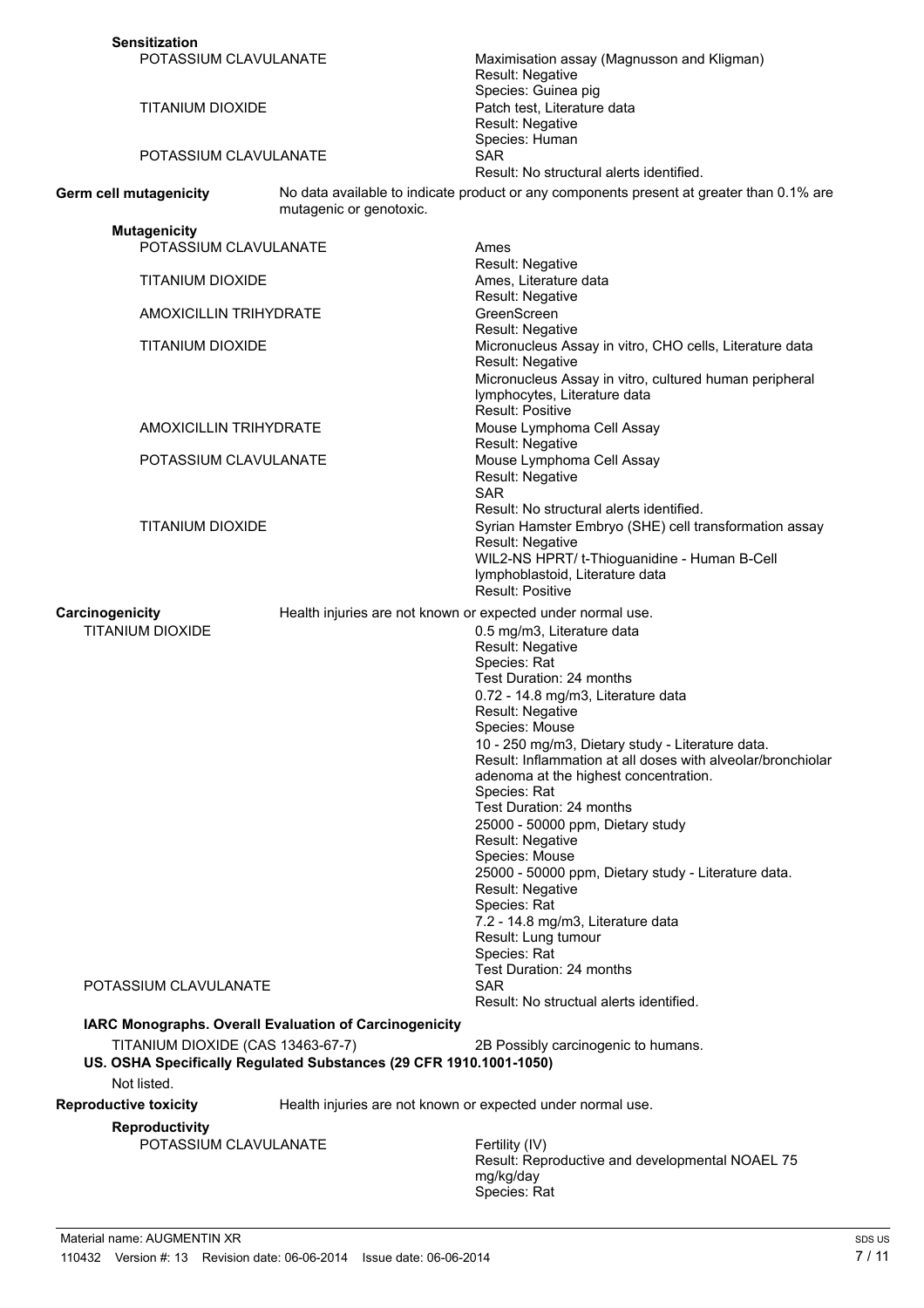| <b>Reproductivity</b><br><b>AMOXICILLIN TRIHYDRATE</b> |             |                                             | Fertility/foetal development, Rat and Mouse                                                                                                                                                                                                       |                                                                                                                                                                                                                                                                                                |
|--------------------------------------------------------|-------------|---------------------------------------------|---------------------------------------------------------------------------------------------------------------------------------------------------------------------------------------------------------------------------------------------------|------------------------------------------------------------------------------------------------------------------------------------------------------------------------------------------------------------------------------------------------------------------------------------------------|
| POTASSIUM CLAVULANATE                                  |             |                                             | Result: No effect<br>Reproduction/Fertility Study (IV)<br>Result: Reproductive performance NOAEL 150 mg/kg/day<br>Species: Rabbit<br>Reproduction/Fertility Study (IV)<br>Result: Teratogenic and embryotoxic NOAEL 150 mg/kg/day<br>Species: Rat |                                                                                                                                                                                                                                                                                                |
| Specific target organ toxicity -<br>single exposure    |             | None known.                                 |                                                                                                                                                                                                                                                   |                                                                                                                                                                                                                                                                                                |
| Specific target organ toxicity -<br>repeated exposure  | None known. |                                             |                                                                                                                                                                                                                                                   |                                                                                                                                                                                                                                                                                                |
| <b>Aspiration hazard</b>                               |             | Not likely, due to the form of the product. |                                                                                                                                                                                                                                                   |                                                                                                                                                                                                                                                                                                |
| <b>Chronic effects</b>                                 |             |                                             |                                                                                                                                                                                                                                                   | Prolonged inhalation may be harmful. Prolonged exposure may cause chronic effects.                                                                                                                                                                                                             |
| <b>Further information</b>                             |             | Caution - Pharmaceutical agent.             |                                                                                                                                                                                                                                                   |                                                                                                                                                                                                                                                                                                |
| 12. Ecological information                             |             |                                             |                                                                                                                                                                                                                                                   |                                                                                                                                                                                                                                                                                                |
| <b>Ecotoxicity</b>                                     |             |                                             |                                                                                                                                                                                                                                                   | No information is available about the potential of this product to produce adverse environmental<br>effects. Contains a substance which causes risk of hazardous effects to the environment. The<br>product contains a substance which may cause long-term adverse effects in the environment. |
| <b>Components</b>                                      |             | <b>Species</b>                              |                                                                                                                                                                                                                                                   | <b>Test Results</b>                                                                                                                                                                                                                                                                            |
| AMOXICILLIN TRIHYDRATE (CAS 61336-70-7)                |             |                                             |                                                                                                                                                                                                                                                   |                                                                                                                                                                                                                                                                                                |
| <b>Aquatic</b>                                         |             |                                             |                                                                                                                                                                                                                                                   |                                                                                                                                                                                                                                                                                                |
| Acute                                                  |             |                                             |                                                                                                                                                                                                                                                   |                                                                                                                                                                                                                                                                                                |
| Algae                                                  | <b>EC50</b> | Green algae (Selenastrum<br>capricornutum)  |                                                                                                                                                                                                                                                   | 630 mg/l, 72 hours                                                                                                                                                                                                                                                                             |
|                                                        | <b>NOEC</b> | Green algae (Selenastrum<br>capricornutum)  |                                                                                                                                                                                                                                                   | 530 mg/l, 72 hours                                                                                                                                                                                                                                                                             |
| Crustacea                                              | EC50        | Water flea (Daphnia magna)                  |                                                                                                                                                                                                                                                   | > 2300 mg/l, 48 hours Static test                                                                                                                                                                                                                                                              |
|                                                        | <b>NOEC</b> | Water flea (Daphnia magna)                  |                                                                                                                                                                                                                                                   | 2300 mg/l, 48 hours Static test                                                                                                                                                                                                                                                                |
| Fish                                                   | <b>EC50</b> | macrochirus)                                | Bluegill sunfish (Adult Lepomis                                                                                                                                                                                                                   | > 930 mg/l, 96 hours Static test                                                                                                                                                                                                                                                               |
|                                                        |             | mykiss)                                     | Rainbow trout (Adult Oncorhyncus                                                                                                                                                                                                                  | > 1000 mg/l, 96 hours Static test                                                                                                                                                                                                                                                              |
|                                                        | <b>NOEC</b> | macrochirus)                                | Bluegill sunfish (Adult Lepomis                                                                                                                                                                                                                   | 930 mg/l, 96 hours Static test                                                                                                                                                                                                                                                                 |
|                                                        |             | mykiss)                                     | Rainbow trout (Adult Oncorhyncus                                                                                                                                                                                                                  | 1000 mg/l, 96 hours Static test                                                                                                                                                                                                                                                                |
| AMOXYCILLIN SODIUM (CAS 34642-77-8)<br><b>Aquatic</b>  |             |                                             |                                                                                                                                                                                                                                                   |                                                                                                                                                                                                                                                                                                |
| Acute                                                  |             |                                             |                                                                                                                                                                                                                                                   |                                                                                                                                                                                                                                                                                                |
| Algae                                                  | EC50        | Green algae (Selenastrum<br>capricornutum)  |                                                                                                                                                                                                                                                   | 581 mg/l, 72 hours                                                                                                                                                                                                                                                                             |
|                                                        | <b>NOEC</b> | Green algae (Selenastrum<br>capricornutum)  |                                                                                                                                                                                                                                                   | 489 mg/l, 72 hours                                                                                                                                                                                                                                                                             |
| Crustacea                                              | EC50        | Water flea (Daphnia magna)                  |                                                                                                                                                                                                                                                   | > 2123 mg/l, 48 hours Static test                                                                                                                                                                                                                                                              |
|                                                        | <b>NOEC</b> | Water flea (Daphnia magna)                  |                                                                                                                                                                                                                                                   | 2123 mg/l, 48 hours Static test                                                                                                                                                                                                                                                                |
| Fish                                                   | <b>EC50</b> | macrochirus)                                | Bluegill sunfish (Adult Lepomis                                                                                                                                                                                                                   | > 858 mg/l, 96 hours Static test                                                                                                                                                                                                                                                               |
|                                                        |             | mykiss)                                     | Rainbow trout (Adult Oncorhyncus                                                                                                                                                                                                                  | > 923 mg/l, 96 hours Static test                                                                                                                                                                                                                                                               |
|                                                        | <b>NOEC</b> | macrochirus)                                | Bluegill sunfish (Adult Lepomis                                                                                                                                                                                                                   | 858 mg/l, 96 hours Static test                                                                                                                                                                                                                                                                 |
|                                                        |             | mykiss)                                     | Rainbow trout (Adult Oncorhyncus                                                                                                                                                                                                                  | 923 mg/l, 96 hours Static test                                                                                                                                                                                                                                                                 |

| Aquatic                     |      |                            |                                |
|-----------------------------|------|----------------------------|--------------------------------|
| Acute                       |      |                            |                                |
| Crustacea                   | EC50 | Water flea (Daphnia magna) | 120 mg/l, 72 hours Static test |
| Material name: AUGMENTIN XR |      |                            |                                |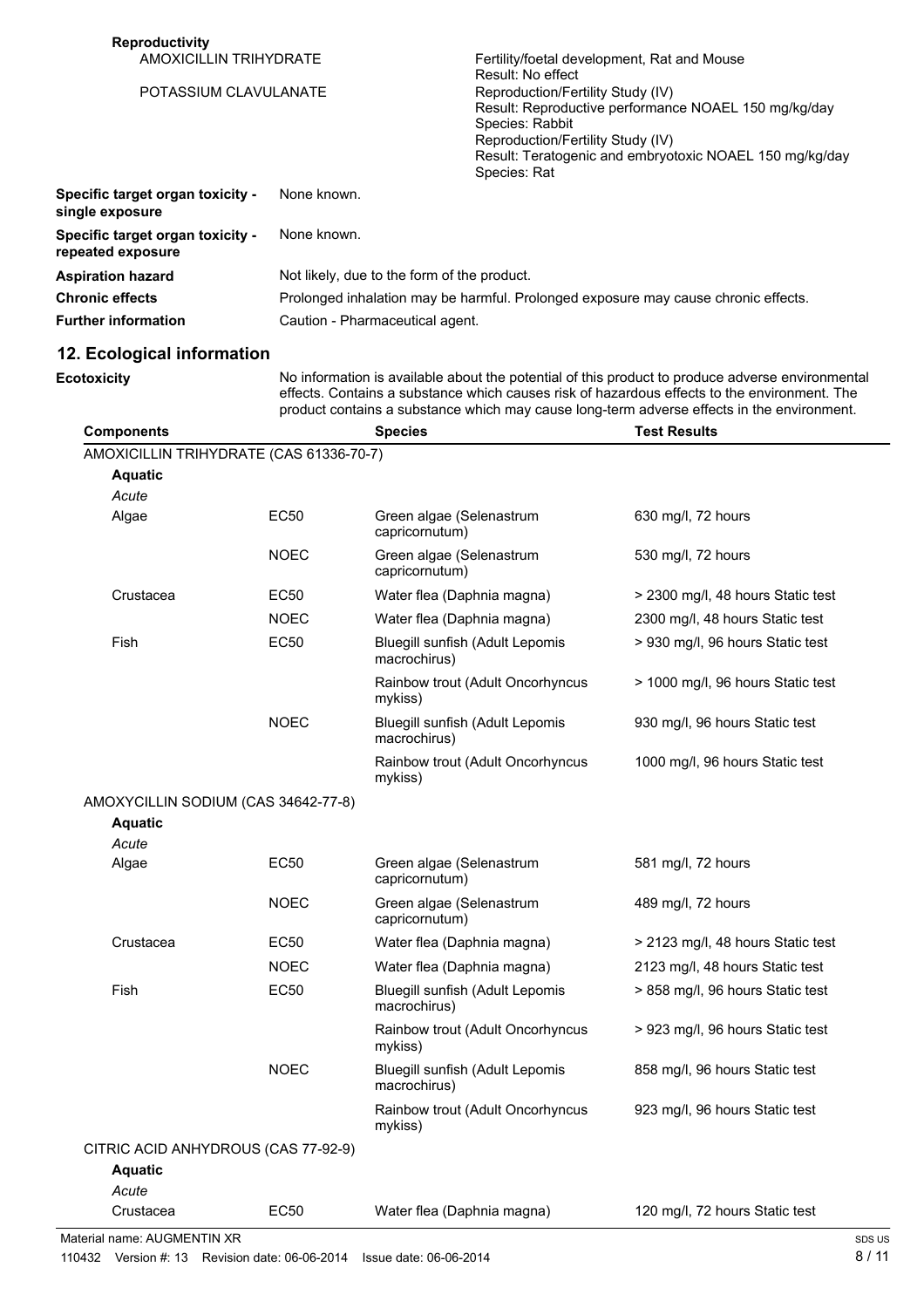| <b>Components</b>                                                                                           |                | <b>Species</b>                                                                                                                                                                              | <b>Test Results</b>                  |
|-------------------------------------------------------------------------------------------------------------|----------------|---------------------------------------------------------------------------------------------------------------------------------------------------------------------------------------------|--------------------------------------|
| Fish                                                                                                        | <b>EC50</b>    | Bluegill sunfish (Adult Lepomis<br>macrochirus)                                                                                                                                             | 1516 mg/l, 96 hours Static test      |
|                                                                                                             |                | Golden ide/orfe (Adult Leuciscus idus)                                                                                                                                                      | 440 - 760 mg/l, 96 hours Static test |
| <b>Microtox</b>                                                                                             | <b>EC50</b>    | Microtox                                                                                                                                                                                    | 14 mg/l, 15 minutes                  |
| POTASSIUM CLAVULANATE (CAS 61177-45-5)                                                                      |                |                                                                                                                                                                                             |                                      |
| <b>Aquatic</b>                                                                                              |                |                                                                                                                                                                                             |                                      |
| Acute                                                                                                       |                |                                                                                                                                                                                             |                                      |
| Algae                                                                                                       | <b>EC50</b>    | Green algae (Selenastrum<br>capricornutum)                                                                                                                                                  | 56 mg/L, 72 hours                    |
|                                                                                                             | <b>NOEC</b>    | Green algae (Selenastrum<br>capricornutum)                                                                                                                                                  | 9.4 mg/L, 72 hours                   |
| Crustacea                                                                                                   | <b>EC50</b>    | Water flea (Daphnia magna)                                                                                                                                                                  | 1610 mg/L, 48 hours Static test      |
|                                                                                                             | <b>NOEC</b>    | Water flea (Daphnia magna)                                                                                                                                                                  | 530 mg/L, 48 hours Static test       |
| Fish                                                                                                        | <b>EC50</b>    | Bluegill sunfish (Adult Lepomis<br>macrochirus)                                                                                                                                             | > 790 mg/L, 96 hours Static test     |
|                                                                                                             |                | Rainbow trout (Adult Oncorhyncus<br>mykiss)                                                                                                                                                 | > 960 mg/L, 96 hours Static test     |
|                                                                                                             | <b>NOEC</b>    | Bluegill sunfish (Adult Lepomis<br>macrochirus)                                                                                                                                             | 790 mg/L, 96 hours Static test       |
|                                                                                                             |                | Rainbow trout (Adult Oncorhyncus<br>mykiss)                                                                                                                                                 | 960 mg/L, 96 hours Static test       |
| TITANIUM DIOXIDE (CAS 13463-67-7)                                                                           |                |                                                                                                                                                                                             |                                      |
| <b>Aquatic</b>                                                                                              |                |                                                                                                                                                                                             |                                      |
| Acute                                                                                                       |                |                                                                                                                                                                                             |                                      |
| Crustacea                                                                                                   | <b>EC50</b>    | Water flea (Daphnia magna)                                                                                                                                                                  | > 1000 mg/l, 48 hours Static test    |
| <b>Hydrolysis</b><br>Half-life (Hydrolysis-acidic)<br>POTASSIUM CLAVULANATE<br>Half-life (Hydrolysis-basic) |                | 11.9 Hours Measured                                                                                                                                                                         |                                      |
| POTASSIUM CLAVULANATE                                                                                       |                | 9.92 Hours Measured                                                                                                                                                                         |                                      |
| Half-life (Hydrolysis-neutral)<br><b>AMOXICILLIN TRIHYDRATE</b>                                             |                | 50 - 113 Days Measured                                                                                                                                                                      |                                      |
| AMOXYCILLIN SODIUM                                                                                          |                | 50 - 113 Days Measured                                                                                                                                                                      |                                      |
| POTASSIUM CLAVULANATE                                                                                       |                | 28.3 Hours Measured                                                                                                                                                                         |                                      |
| <b>Bioaccumulative potential</b>                                                                            |                |                                                                                                                                                                                             |                                      |
| Partition coefficient n-octanol / water (log Kow)<br><b>AMOXICILLIN TRIHYDRATE</b>                          |                | $-1.56$                                                                                                                                                                                     |                                      |
| POTASSIUM CLAVULANATE                                                                                       |                | -5.8 (Estimated).                                                                                                                                                                           |                                      |
| <b>Mobility in soil</b>                                                                                     |                |                                                                                                                                                                                             |                                      |
| <b>Adsorption</b><br>Sludge/biomass distribution coefficient - log Kd<br><b>AMOXICILLIN TRIHYDRATE</b>      |                | -0.17 Estimated                                                                                                                                                                             |                                      |
| AMOXYCILLIN SODIUM                                                                                          |                | -0.17 Estimated                                                                                                                                                                             |                                      |
| <b>Mobility in general</b><br><b>Volatility</b>                                                             |                |                                                                                                                                                                                             |                                      |
| Henry's law<br><b>AMOXICILLIN TRIHYDRATE</b><br>CITRIC ACID ANHYDROUS                                       |                | 0 atm m <sup>3</sup> /mol Calculated<br>< 0 atm m^3/mol Calculated, 25 °C                                                                                                                   |                                      |
| Other adverse effects                                                                                       | Not available. |                                                                                                                                                                                             |                                      |
| 13. Disposal considerations                                                                                 |                |                                                                                                                                                                                             |                                      |
| <b>Disposal instructions</b>                                                                                |                | Collect and reclaim or dispose in sealed containers at licensed waste disposal site. Dispose of<br>contents/container in accordance with local/regional/national/international regulations. |                                      |
| <b>Local disposal regulations</b>                                                                           |                | Dispose in accordance with all applicable regulations.                                                                                                                                      |                                      |
| <b>Hazardous waste code</b>                                                                                 |                | The waste code should be assigned in discussion between the user, the producer and the waste<br>disposal company.                                                                           |                                      |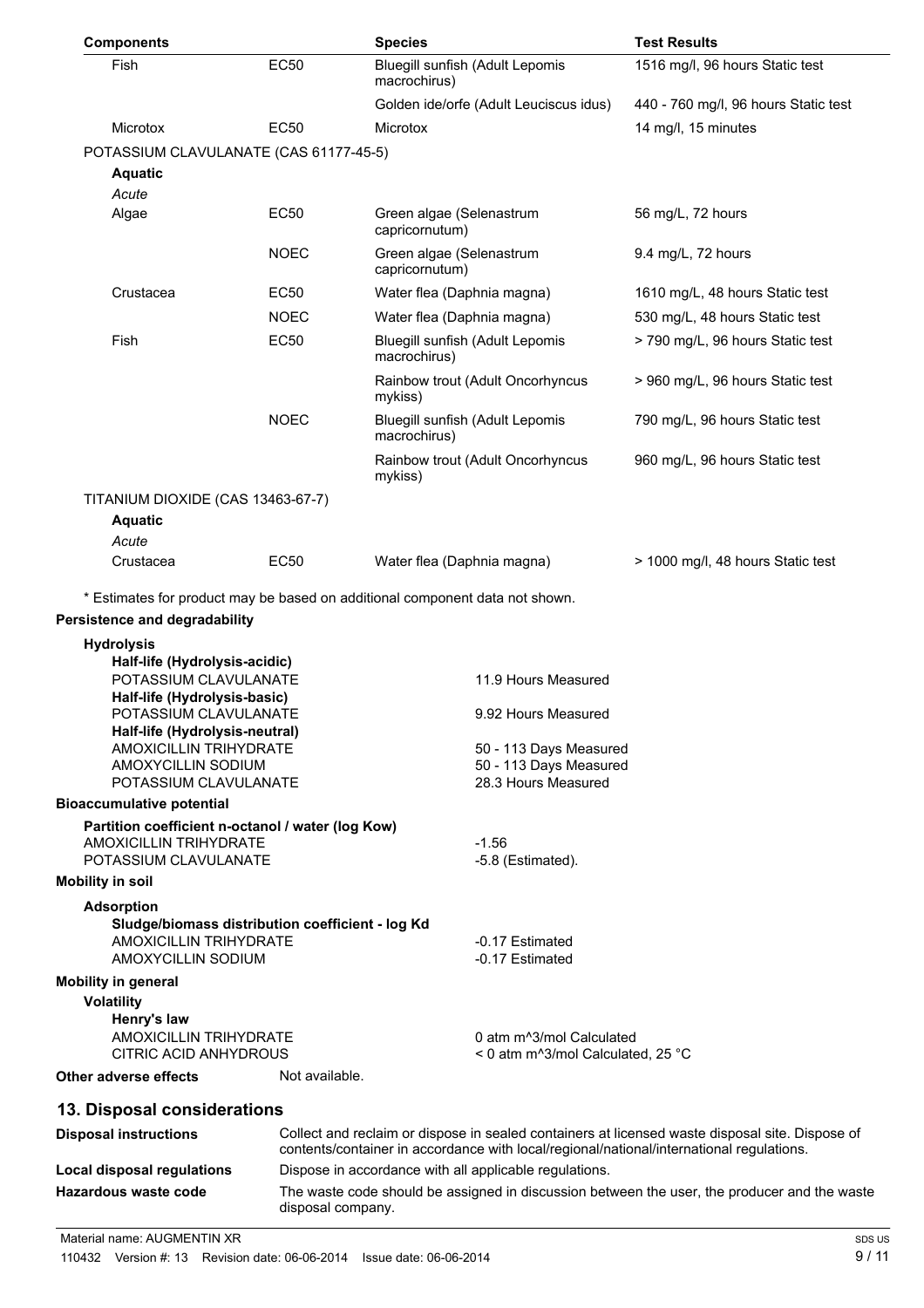| Waste from residues / unused<br>products                                                                        | Dispose of in accordance with local regulations. Empty containers or liners may retain some<br>product residues. This material and its container must be disposed of in a safe manner (see:<br>Disposal instructions). |
|-----------------------------------------------------------------------------------------------------------------|------------------------------------------------------------------------------------------------------------------------------------------------------------------------------------------------------------------------|
| <b>Contaminated packaging</b>                                                                                   | Empty containers should be taken to an approved waste handling site for recycling or disposal.<br>Since emptied containers may retain product residue, follow label warnings even after container is<br>emptied.       |
| 14. Transport information                                                                                       |                                                                                                                                                                                                                        |
| DOT                                                                                                             |                                                                                                                                                                                                                        |
| Not regulated as a dangerous good.                                                                              |                                                                                                                                                                                                                        |
| <b>IATA</b>                                                                                                     |                                                                                                                                                                                                                        |
| Not regulated as dangerous goods.<br><b>IMDG</b>                                                                |                                                                                                                                                                                                                        |
| Not regulated as dangerous goods.                                                                               |                                                                                                                                                                                                                        |
| Transport in bulk according to<br>Annex II of MARPOL 73/78 and<br>the IBC Code                                  | Not applicable.                                                                                                                                                                                                        |
| 15. Regulatory information                                                                                      |                                                                                                                                                                                                                        |
| <b>US federal regulations</b>                                                                                   |                                                                                                                                                                                                                        |
| Not regulated.<br><b>CERCLA Hazardous Substance List (40 CFR 302.4)</b>                                         | TSCA Section 12(b) Export Notification (40 CFR 707, Subpt. D)                                                                                                                                                          |
| Not listed.<br><b>SARA 304 Emergency release notification</b>                                                   |                                                                                                                                                                                                                        |
| Not regulated.                                                                                                  | US. OSHA Specifically Regulated Substances (29 CFR 1910.1001-1050)                                                                                                                                                     |
| Not listed.                                                                                                     |                                                                                                                                                                                                                        |
| Superfund Amendments and Reauthorization Act of 1986 (SARA)<br><b>Hazard categories</b>                         | Immediate Hazard - Yes<br>Delayed Hazard - Yes<br>Fire Hazard - No<br>Pressure Hazard - No<br>Reactivity Hazard - No                                                                                                   |
| <b>SARA 302 Extremely hazardous substance</b><br>Not listed.                                                    |                                                                                                                                                                                                                        |
| SARA 311/312 Hazardous<br>chemical                                                                              | No.                                                                                                                                                                                                                    |
| SARA 313 (TRI reporting)<br>Not regulated.                                                                      |                                                                                                                                                                                                                        |
| <b>Other federal regulations</b>                                                                                |                                                                                                                                                                                                                        |
| Not regulated.                                                                                                  | Clean Air Act (CAA) Section 112 Hazardous Air Pollutants (HAPs) List<br>Clean Air Act (CAA) Section 112(r) Accidental Release Prevention (40 CFR 68.130)                                                               |
| Not regulated.                                                                                                  |                                                                                                                                                                                                                        |
| <b>Safe Drinking Water Act</b><br>(SDWA)                                                                        | Not regulated.                                                                                                                                                                                                         |
| <b>US state regulations</b>                                                                                     |                                                                                                                                                                                                                        |
| US. Massachusetts RTK - Substance List                                                                          |                                                                                                                                                                                                                        |
| TITANIUM DIOXIDE (CAS 13463-67-7)                                                                               | US. New Jersey Worker and Community Right-to-Know Act                                                                                                                                                                  |
| Not regulated.                                                                                                  |                                                                                                                                                                                                                        |
| US. Pennsylvania RTK - Hazardous Substances<br>TITANIUM DIOXIDE (CAS 13463-67-7)<br><b>US. Rhode Island RTK</b> |                                                                                                                                                                                                                        |
| Not regulated.                                                                                                  |                                                                                                                                                                                                                        |
| <b>US. California Proposition 65</b>                                                                            | WARNING: This product contains a chemical known to the State of California to cause cancer.                                                                                                                            |
|                                                                                                                 | US - California Proposition 65 - CRT: Listed date/Carcinogenic substance                                                                                                                                               |